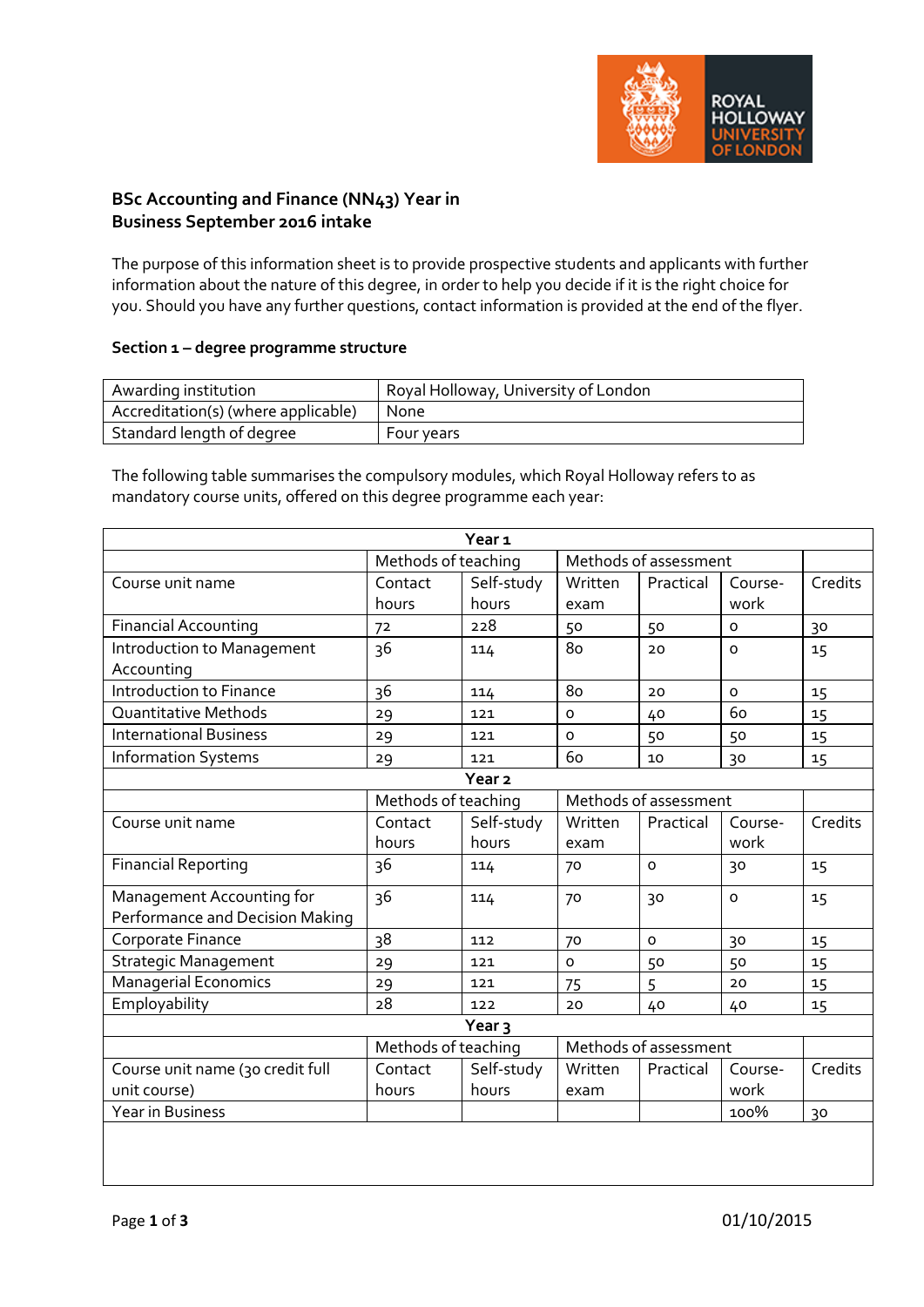

| Year 4                              |                     |            |                       |           |         |         |
|-------------------------------------|---------------------|------------|-----------------------|-----------|---------|---------|
|                                     | Methods of teaching |            | Methods of assessment |           |         |         |
| Course unit name                    | Contact             | Self-study | Written               | Practical | Course- | Credits |
|                                     | hours               | hours      | exam                  |           | work    |         |
| <b>Advanced Financial Reporting</b> | 38                  | 112        | 70                    | 0         | 30      | 15      |
| Management Accounting for           | 38                  | 112        | 70                    | O         | 30      | 15      |
| <b>Strategic Analysis</b>           |                     |            |                       |           |         |         |
| Investment Management               | 38                  | 112        | 70                    | O         | 30      | 15      |
| Ethics for Accounting and Finance   | 29                  | 121        | 70                    | O         | 30      | 15      |

The third year of this degree programme will be spent on a work placement. Students are supported by their academic department and the Royal Holloway Careers Service to find a suitable placement. However, Royal Holloway cannot guarantee that all students who are accepted onto this degree programme will secure a placement, and the ultimate responsibility lies with the student. This year forms an integral part of the degree programme and students will be asked to complete assessed work. The mark for this work will count towards the degree.

In addition to these mandatory course units, there will be a number of optional course units available during the course of your degree. The following table lists a selection of optional course units that are likely to be available. Please note that although the College will keep changes to a minimum, new units may be offered or existing units may be withdrawn, for example, in response to a change in staff. You will be informed if any significant changes need to be made.

| Year <sub>1</sub>                 | Year <sub>2</sub>               | Year <sub>3</sub>                 |
|-----------------------------------|---------------------------------|-----------------------------------|
| <b>Business Law</b>               | <b>Audit and Assurance</b>      | Communication and                 |
|                                   |                                 | Impression Management in          |
|                                   |                                 | Accounting                        |
| <b>Economic and Social</b>        | Principles of UK Taxation       | Taxation: Economics, Policy       |
| <b>Foundations of Sustainable</b> |                                 | and Practice                      |
| Organisations                     |                                 |                                   |
| Markets and Consumption           | Marketing Strategy in Context   | International Financial           |
|                                   |                                 | Reporting                         |
|                                   | Digital Marketing               | Contemporary issues in            |
|                                   |                                 | Accounting and Finance            |
|                                   | <b>Operations Management</b>    | Dissertation                      |
|                                   | <b>Multinational Enterprise</b> | Global Marketing                  |
|                                   | The Global Economy              | <b>Advertising and Promotions</b> |
|                                   | Fundamentals of                 | <b>Project Management</b>         |
|                                   | Entrepreneurship                |                                   |
|                                   |                                 | <b>Business Data Analytics</b>    |
|                                   |                                 | <b>Enterprise Systems</b>         |
|                                   |                                 | Management                        |
|                                   |                                 | <b>Emerging Markets</b>           |
|                                   |                                 | <b>Asia Pacific Business</b>      |